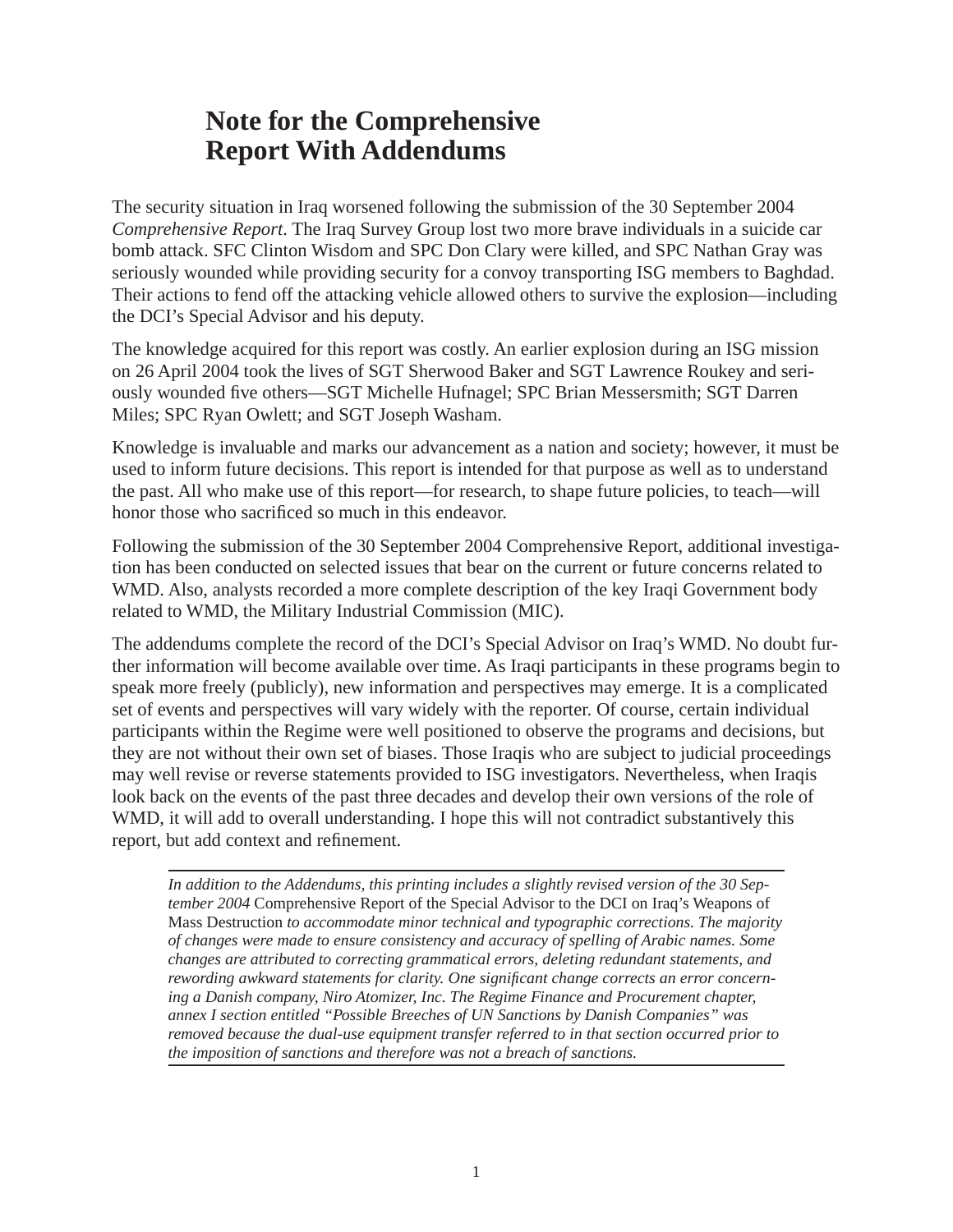For now, this report is the best picture that could be drawn concerning the events, programs, policies, and underlying dynamics of the relationship of the former Regime to WMD over the last three decades.

The addendums reflect some further work on a few particular issues.

*Residual Proliferation Concerns.* Since the completion of the 30 September 2004 Comprehensive Report, ISG conducted interviews related to status of sites, equipment, and people formerly involved in Iraq WMD-related activities. Site visits were terminated in November due to security concerns. Interviews were also limited to members of the Iraq National Monitoring Directorate and blacklisted detainees at the Camp Cropper facility at Baghdad International Airport. Overall, the risk of Iraqi WMD expertise or material advancing the WMD potential in other countries is attenuated by many factors and is presently small (but not to be ignored). There is a continuing possibility that insurgents will attempt to draw on resident expertise to develop unconventional weapons for use against coalition forces. So far, insurgent efforts to attain unconventional weapons have been limited and contained by coalition actions.

*Detainees.* There is a brief discussion of the role of detainees as a primary source for the Comprehensive Report. Many of the individuals in custody were detained strictly because of their role in Iraq's WMD programs. Many have been very cooperative and provided great assistance in understanding the WMD programs and the intentions of the Regime with respect to WMD. At this point, there is no further need to debrief detainees for WMD reasons. Some may have other issues to account for, including Regime finance questions, but certainly some have been quite helpful toward the compilation of an accurate picture of the Regime's WMD efforts and intentions over the last three decades. For example, detainees provided exquisite detail about the Oil for Food program (only some of which is recorded in this report). In my view, certain detainees are overdue for release.

*Military Industrial Commission.* The addendums include a substantial section describing in some detail the evolution of the Iraqi Military Industrial Commission, which was the state-run military-industrial complex. It had a central role in the evolution of all the Regime's weapons programs. ISG experts acquired a substantial body of information from key participants, and it is recorded as background to the overall direction of WMD in Iraq.

*Remaining Uncertainties.* Some uncertainties remain and some information will continue to emerge about the WMD programs or the former Regime. Reports cited in the Comprehensive Report concerning the possible movement of WMD or WMD materials from Iraq prior to the war remain unresolved. With the recent increase in security, planned efforts to investigate this issue were suspended. ISG developed an investigation plan that may be pursued when the security situation improves.

**Documents**. A substantial effort continues to examine the documents that have been recovered from the former Regime. This is an important task and some recent discoveries of additional Iraqi Intelligence Service and other government documents may offer insights into the specifics of a wide range of Regime actions—not just WMD. For example, a large collection of audiotapes from Revolutionary Command Council meetings chaired by Saddam is being translated and reviewed. These will provide great insight into the decision making of the former Regime on a range of key subjects. At present it is estimated that triaging and obtaining short summaries of the remaining documents will take several months at least. Even though this documentation may